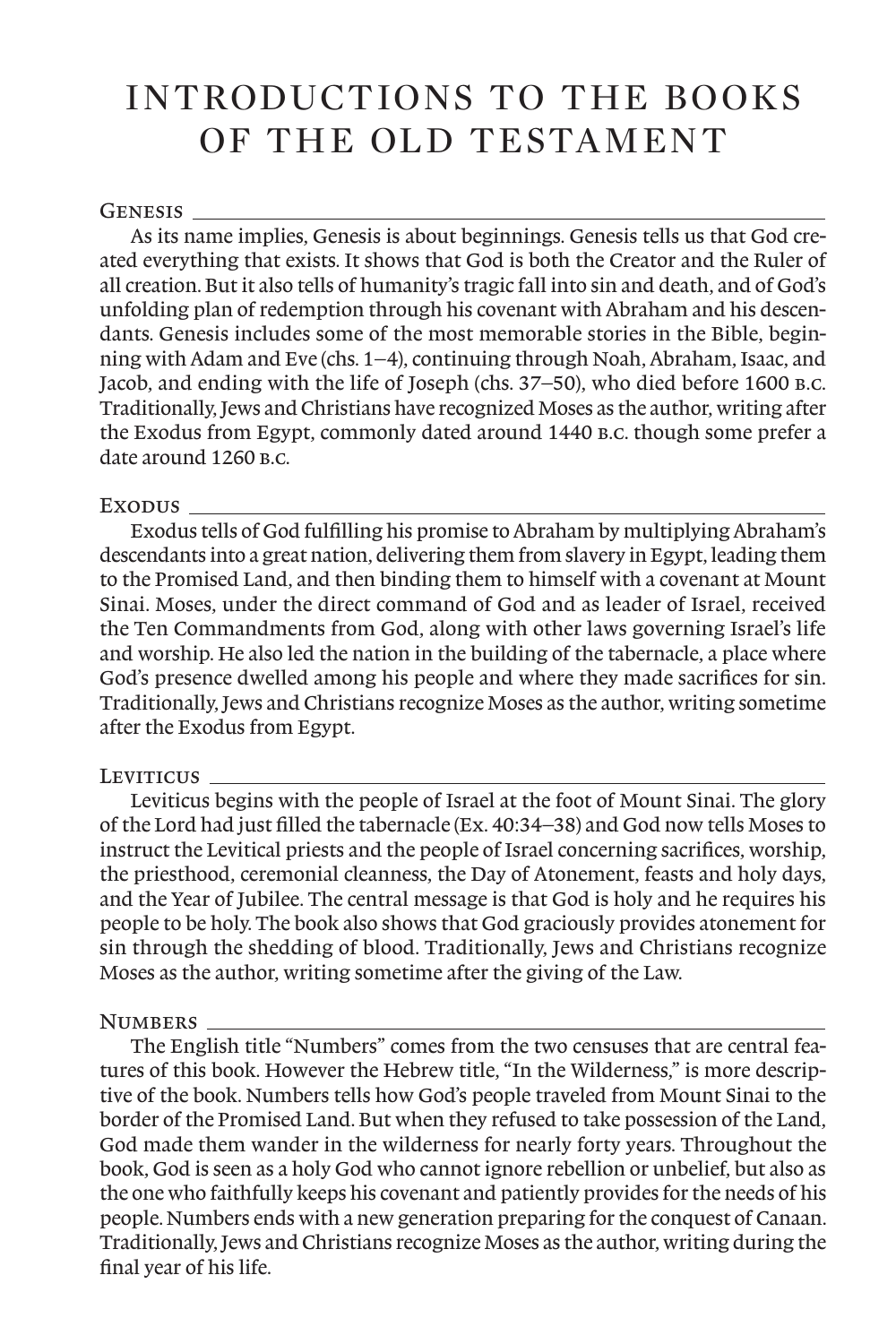# **GENESIS**

**The Creation of the World**<br> **1** In the beginning, God created the heavens and the earth.<br>
<sup>2</sup> The earth was without form and void, and darkness was **<sup>2</sup>**The earth was without form and void, and darkness was over the face of the deep. And the Spirit of God was hovering over the face of the waters.

**<sup>3</sup>** And God said, "Let there be light," and there was light. **<sup>4</sup>** And God saw that the light was good. And God separated the light from the darkness. **<sup>5</sup>**God called the light Day, and the darkness he called Night. And there was evening and there was morning, the first day.

**<sup>6</sup>** And God said, "Let there be an expanse in the midst of the waters, and let it separate the waters from the waters." **<sup>7</sup>**And God made the expanse and separated the waters that were under the expanse from the waters that were above the expanse. And it was so. **<sup>8</sup>**And God called the expanse Heaven. And there was evening and there was morning, the second day.

**9**And God said, "Let the waters under the heavens be gathered together into one place, and let the dry land appear." And it was so. **<sup>10</sup>**God called the dry land Earth, and the waters that were gathered together he called Seas. And God saw that it was good.

**<sup>11</sup>** And God said, "Let the earth sprout vegetation, plants yielding seed, and fruit trees bearing fruit in which is their seed, each according to its kind, on the earth." And it was so. **<sup>12</sup>** The earth brought forth vegetation, plants yielding seed according to their own kinds, and trees bearing fruit in which is their seed, each according to its kind. And God saw that it was good. **<sup>13</sup>**And there was evening and there was morning, the third day.

**<sup>14</sup>**And God said, "Let there be lights in the expanse of the heavens to separate the day from the night. And let them be for signs and for seasons, and for days and years, **<sup>15</sup>** and let them be lights in the expanse of the heavens to give light upon the earth." And it was so. <sup>16</sup> And God made the two great lightsthe greater light to rule the day and the lesser light to rule the night—and the stars. **<sup>17</sup>**And God set them in the expanse of the heavens to give light on the earth, **<sup>18</sup>** to rule over the day and over the night, and to separate the light from the darkness. And God saw that it was good. **<sup>19</sup>**And there was evening and there was morning, the fourth day.

**<sup>20</sup>** And God said, "Let the waters swarm with swarms of living creatures, and let birds fly above the earth across the expanse of the heavens." **<sup>21</sup>** So God created the great sea creatures and every living creature that moves, with which the waters swarm, according to their kinds, and every winged bird according to its kind. And God saw that it was good. **<sup>22</sup>** And God blessed them, saying, "Be fruitful and multiply and fill the waters in the seas, and let birds multiply on the earth." **<sup>23</sup>**And there was evening and there was morning, the fifth day.

**<sup>24</sup>**And God said, "Let the earth bring forth living creatures according to their kinds—livestock and creeping things and beasts of the earth according to their kinds." And it was so. **<sup>25</sup>** And God made the beasts of the earth according to their kinds and the livestock according to their kinds, and everything that creeps on the ground according to its kind. And God saw that it was good.

**<sup>26</sup>**Then God said, "Let us make man*1* in our image, after our likeness. And let them have dominion over the fish of the sea and over the birds of the heavens and over the livestock and over all the earth and over every creeping thing that creeps on the earth."

**<sup>27</sup>** So God created man in his own image, in the image of God he created him; male and female he created them.

**<sup>28</sup>**And God blessed them. And God said to them, "Be fruitful and multiply and fill the earth and subdue it, and have dominion over the fish of the sea and over the birds of the heavens and over every living thing that moves on the earth." **<sup>29</sup>**And God said, "Behold, I have given you every plant yielding seed that is on the face of all the earth, and every tree with seed in its fruit. You shall have them for food. **<sup>30</sup>**And to every beast of the earth and to every bird of the heavens and to everything that creeps on the earth, everything that has the breath of life, I have given every green plant for food." And it was so. **<sup>31</sup>**And God saw everything that he had made, and behold, it was very good. And there was evening and there was morning, the sixth day.

### *The Seventh Day, God Rests*

2 Thus the heavens and the earth were finished, and all the host of them. **<sup>2</sup>**And on the seventh day God finished his work that he had done, and he rested on the seventh day from all his work that he had done. **<sup>3</sup>** So God blessed the seventh day and made it holy, because on it God rested from all his work that he had done in creation.

### *The Creation of Man and Woman*

**<sup>4</sup>** These are the generations of the heavens and the earth when they were created, in the day that the LORD<sup>2</sup> God made the earth and the heavens.

**<sup>5</sup>**When no bush of the field was yet in the land and no small plant of the field had yet sprung up—for the LORD God had not caused it to rain on the land, and there was no man to work the ground, **<sup>6</sup>** and a mist was going up from the land and was watering the whole face of the ground—<sup>7</sup> then the LORD God formed the man of dust from the ground and breathed into his nostrils the breath of life, and the man became a living creature. <sup>8</sup> And the LORD God planted a garden in Eden, in the east, and there he put the man whom he had formed. **<sup>9</sup>**And out of the ground the LORD God made to spring up every tree that is pleasant to the sight and good for food. The tree of life was in the midst of the garden, and the tree of the knowledge of good and evil.

**<sup>10</sup>**Ariver flowed out of Eden to water the garden, and there it divided and became four rivers. **<sup>11</sup>**The name of the first is the Pishon. It is the one that flowed around the whole land of Havilah, where there is gold. **<sup>12</sup>**And the gold of that land is good; bdellium and onyx stone are there. **<sup>13</sup>** The name of the second river is the Gihon. It is the one that flowed around the whole land of Cush. **<sup>14</sup>** And the name of the third river is the Tigris, which flows east of Assyria. And the fourth river is the Euphrates.

<sup>15</sup>The LORD God took the man and put him in the garden of Eden to work it and keep it.<sup>16</sup> And the LORD God commanded the man, saying, "You may surely eat of every tree of the garden, **<sup>17</sup>** but of the tree of the knowledge of good and evil you shall not eat, for in the day that you eat of it you shall surely die."

<sup>18</sup> Then the LORD God said, "It is not good that the man should be alone; I will make him a helper fit for him." **<sup>19</sup>**Now out of the ground the LORD God had formed every beast of the field and every bird of the heavens and brought them to the

<sup>1</sup> The Hebrew word used here for man includes both men and women (see 1:27) and refers to the entire human race (see Preface) <sup>2</sup> The word LORD, when spelled with small capital letters, translates the Hebrew word for God's personal name, Yahweh (see Preface)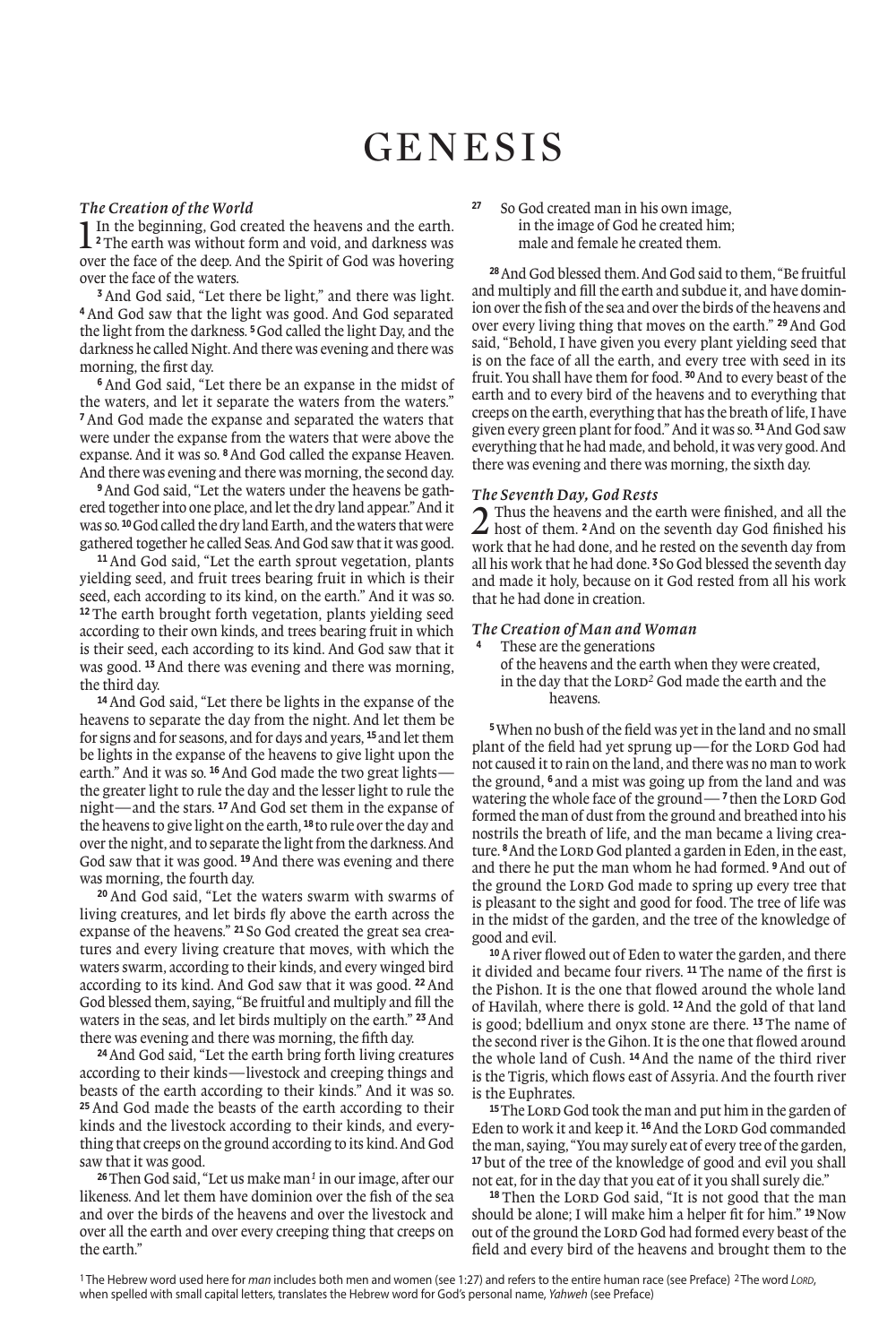# GENESIS 2:20  $2 \cdot 20$

man to see what he would call them. And whatever the man called every living creature, that was its name. **<sup>20</sup>**The man gave names to all livestock and to the birds of the heavens and to every beast of the field. But for Adam there was not found a helper fit for him. <sup>21</sup> So the LORD God caused a deep sleep to fall upon the man, and while he slept took one of his ribs and closed up its place with flesh. <sup>22</sup> And the rib that the LORD God had taken from the man he made into a woman and brought her to the man. **<sup>23</sup>**Then the man said,

"This at last is bone of my bones and flesh of my flesh; she shall be called Woman, because she was taken out of Man."*<sup>1</sup>*

**<sup>24</sup>**Therefore a man shall leave his father and his mother and hold fast to his wife, and they shall become one flesh. **<sup>25</sup>**And the man and his wife were both naked and were not ashamed.

### *The Fall*

3 Now the serpent was more crafty than any other beast of the field that the Lord God had made.

He said to the woman, "Did God actually say, 'You shall not eat of any tree in the garden'?" **<sup>2</sup>**And the woman said to the serpent, "We may eat of the fruit of the trees in the garden, **<sup>3</sup>** but God said, 'You shall not eat of the fruit of the tree that is in the midst of the garden, neither shall you touch it, lest you die.' " **<sup>4</sup>**But the serpent said to the woman, "You will not surely die. **<sup>5</sup>**For God knows that when you eat of it your eyes will be opened, and you will be like God, knowing good and evil." **<sup>6</sup>** So when the woman saw that the tree was good for food, and that it was a delight to the eyes, and that the tree was to be desired to make one wise, she took of its fruit and ate, and she also gave some to her husband who was with her, and he ate. **<sup>7</sup>**Then the eyes of both were opened, and they knew that they were naked. And they sewed fig leaves together and made themselves loincloths.

<sup>8</sup> And they heard the sound of the LORD God walking in the garden in the cool of the day, and the man and his wife hid themselves from the presence of the LORD God among the trees of the garden. <sup>9</sup>But the LORD God called to the man and said to him, "Where are you?" **<sup>10</sup>**And he said, "I heard the sound of you in the garden, and I was afraid, because I was naked, and I hid myself." **<sup>11</sup>** He said, "Who told you that you were naked? Have you eaten of the tree of which I commanded you not to eat?" **<sup>12</sup>**The man said, "The woman whom you gave to be with me, she gave me fruit of the tree, and I ate." <sup>13</sup>Then the LORD God said to the woman, "What is this that you have done?" The woman said, "The serpent deceived me, and I ate."

<sup>14</sup>The Lord God said to the serpent,

"Because you have done this, cursed are you above all livestock and above all beasts of the field; on your belly you shall go, and dust you shall eat all the days of your life. **<sup>15</sup>** I will put enmity between you and the woman,

 and between your ofspring and her ofspring; he shall bruise your head, and you shall bruise his heel."

**<sup>16</sup>**To the woman he said,

" I will surely multiply your pain in childbearing; in pain you shall bring forth children. Your desire shall be for your husband, and he shall rule over you."

**<sup>17</sup>**And to Adam he said,

- of which I commanded you, 'You shall not eat of it,'
- cursed is the ground because of you;
- in pain you shall eat of it all the days of your life;<br><sup>18</sup> thorns and thistles it shall bring forth for you; **<sup>18</sup>** thorns and thistles it shall bring forth for you;
- and you shall eat the plants of the field. **<sup>19</sup>** By the sweat of your face
	- you shall eat bread,
	- till you return to the ground,
		- for out of it you were taken;
	- for you are dust, and to dust you shall return."

**<sup>20</sup>**The man called his wife's name Eve, because she was the mother of all living.<sup>2</sup> <sup>21</sup> And the LORD God made for Adam and for his wife garments of skins and clothed them.

<sup>22</sup> Then the Lord God said, "Behold, the man has become like one of us in knowing good and evil. Now, lest he reach out his hand and take also of the tree of life and eat, and live forever—" <sup>23</sup> therefore the LORD God sent him out from the garden of Eden to work the ground from which he was taken. **<sup>24</sup>**He drove out the man, and at the east of the garden of Eden he placed the cherubim and a flaming sword that turned every way to guard the way to the tree of life.

*Cain and Abel*<br>  $\overline{A}$  Now Adam knew Eve his wife, and she conceived and bore<br>  $\overline{A}$  Cain, saying, "I have gotten<sup>3</sup> a man with the help of the Cain, saying, "I have gotten*3* a man with the help of the LORD." <sup>2</sup> And again, she bore his brother Abel. Now Abel was a keeper of sheep, and Cain a worker of the ground. **<sup>3</sup>** In the course of time Cain brought to the LORD an offering of the fruit of the ground, **<sup>4</sup>** and Abel also brought of the firstborn of his flock and of their fat portions. And the LORD had regard for Abel and his ofering, **<sup>5</sup>**but for Cain and his ofering he had no regard. So Cain was very angry, and his face fell. <sup>6</sup>The LORD said to Cain, "Why are you angry, and why has your face fallen? **<sup>7</sup>** If you do well, will you not be accepted? And if you do not do well, sin is crouching at the door. Its desire is for you, but you must rule over it."

**<sup>8</sup>**Cain spoke to Abel his brother. And when they were in the field, Cain rose up against his brother Abel and killed him. <sup>9</sup>Then the Lorp said to Cain, "Where is Abel your brother?" He said, "I do not know; am I my brother's keeper?" **<sup>10</sup>**And the LORD said, "What have you done? The voice of your brother's blood is crying to me from the ground. **<sup>11</sup>** And now you are cursed from the ground, which has opened its mouth to receive your brother's blood from your hand. **<sup>12</sup>**When you work the ground, it shall no longer yield to you its strength. You shall be a fugitive and a wanderer on the earth." **<sup>13</sup>**Cain said to the LORD, "My punishment is greater than I can bear. <sup>14</sup>Behold, you have driven me today away from the ground, and from your face I shall be hidden. I shall be a fugitive and a wanderer on the earth, and whoever finds me will kill me." **<sup>15</sup>**Then the Lord said to him, "Not so! If anyone kills Cain, vengeance shall be taken on him sevenfold." And the LORD put a mark on Cain, lest any who found him should attack him. **<sup>16</sup>**Then Cain went away from the presence of the LORD and settled in the land of Nod,*4* east of Eden.

**<sup>17</sup>**Cain knew his wife, and she conceived and bore Enoch. When he built a city, he called the name of the city after the name of his son, Enoch. **<sup>18</sup>**To Enoch was born Irad, and Irad fathered Mehujael, and Mehujael fathered Methushael, and Methushael fathered Lamech. **<sup>19</sup>**And Lamech took two wives. The name of the one was Adah, and the name of the other Zillah. **<sup>20</sup>**Adah bore Jabal; he was the father of those who dwell in tents and have livestock. **<sup>21</sup>**His brother's name was Jubal; he was the father of all those who play the lyre and pipe. **22**Zillah

<sup>1</sup> The Hebrew words for woman (ishshah) and man (ish) sound alike <sup>2</sup> Eve sounds like the Hebrew for life-giver <sup>3</sup> Cain sounds like the Hebrew for gotten 4Nod means wandering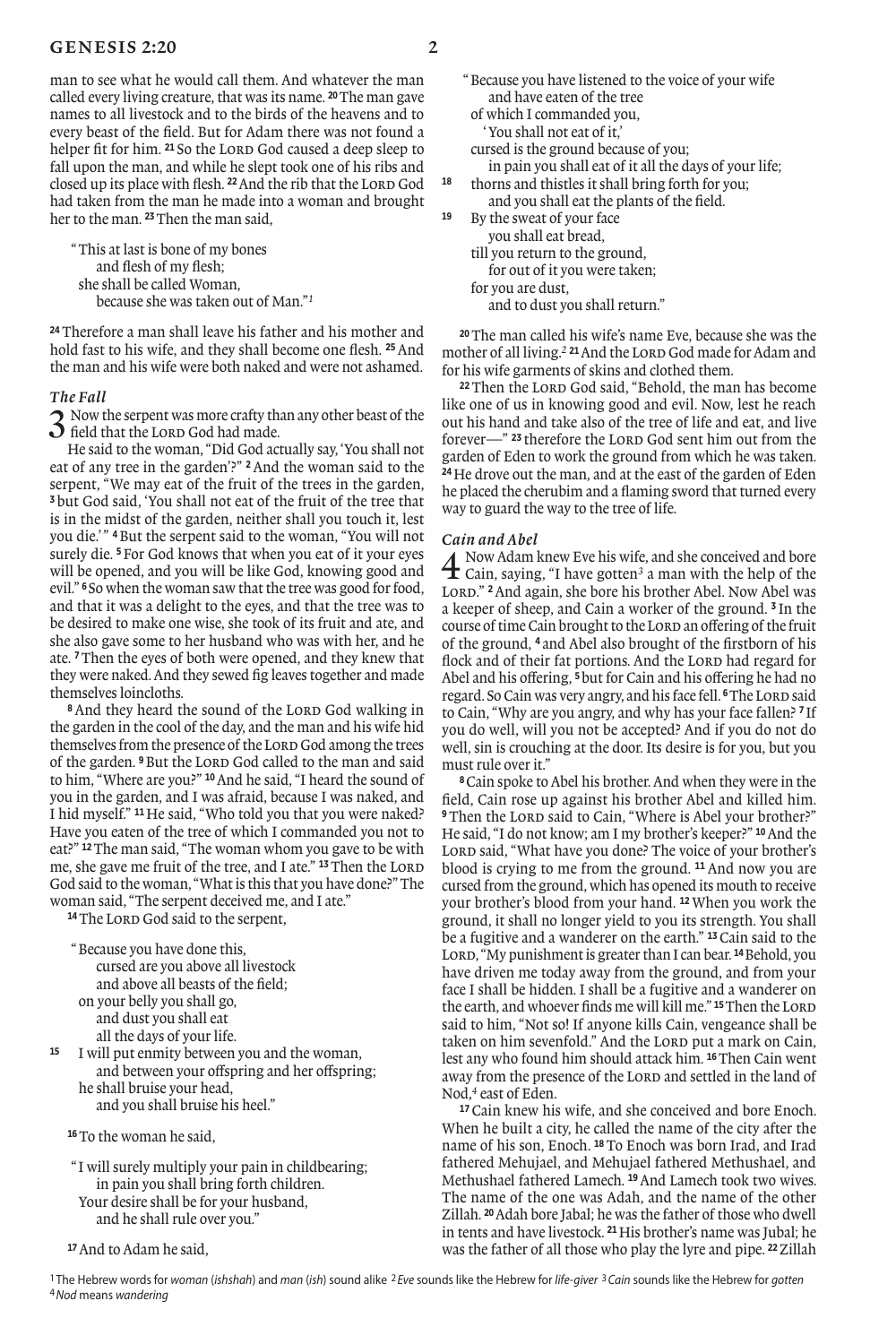also bore Tubal-cain; he was the forger of all instruments of bronze and iron. The sister of Tubal-cain was Naamah. **<sup>23</sup>**Lamech said to his wives:

"Adah and Zillah, hear my voice; you wives of Lamech, listen to what I say: I have killed a man for wounding me, a young man for striking me.

**<sup>24</sup>** If Cain's revenge is sevenfold, then Lamech's is seventy-sevenfold."

**<sup>25</sup>**And Adam knew his wife again, and she bore a son and called his name Seth, for she said, "God has appointed*1* for me another ofspring instead of Abel, for Cain killed him." **<sup>26</sup>**To Seth also a son was born, and he called his name Enosh. At that time people began to call upon the name of the LORD.

*Adam's Descendants to Noah*<br>  $\blacksquare$  This is the book of the generations of Adam. When God 5 This is the book of the generations of Adam. When God created man, he made him in the likeness of God. **<sup>2</sup>**Male and female he created them, and he blessed them and named them Man when they were created. **<sup>3</sup>**When Adam had lived 130 years, he fathered a son in his own likeness, after his image, and named him Seth. **<sup>4</sup>** The days of Adam after he fathered Seth were 800 years; and he had other sons and daughters. **<sup>5</sup>**Thus all the days that Adam lived were 930 years, and he died.

**<sup>6</sup>**When Seth had lived 105 years, he fathered Enosh. **<sup>7</sup>** Seth lived after he fathered Enosh 807 years and had other sons and daughters. **<sup>8</sup>**Thus all the days of Seth were 912 years, and he died.

**<sup>9</sup>** When Enosh had lived 90 years, he fathered Kenan. **<sup>10</sup>**Enosh lived after he fathered Kenan 815 years and had other sons and daughters. **<sup>11</sup>** Thus all the days of Enosh were 905 years, and he died.

When Kenan had lived 70 years, he fathered Mahalalel. Kenan lived after he fathered Mahalalel 840 years and had other sons and daughters. **<sup>14</sup>**Thus all the days of Kenan were years, and he died.

 When Mahalalel had lived 65 years, he fathered Jared. Mahalalel lived after he fathered Jared 830 years and had other sons and daughters. **<sup>17</sup>**Thus all the days of Mahalalel were years, and he died.

**<sup>18</sup>**When Jared had lived 162 years he fathered Enoch. **<sup>19</sup>** Jared lived after he fathered Enoch 800 years and had other sons and daughters. **<sup>20</sup>** Thus all the days of Jared were 962 years, and he died.

**21**When Enoch had lived 65 years, he fathered Methuselah. **<sup>22</sup>**Enoch walked with God after he fathered Methuselah 300 years and had other sons and daughters. **<sup>23</sup>**Thus all the days of Enoch were 365 years. **<sup>24</sup>**Enoch walked with God, and he was not, for God took him.

**<sup>25</sup>** When Methuselah had lived 187 years, he fathered Lamech. **<sup>26</sup>** Methuselah lived after he fathered Lamech 782 years and had other sons and daughters. **<sup>27</sup>**Thus all the days of Methuselah were 969 years, and he died.

**<sup>28</sup>**When Lamech had lived 182 years, he fathered a son **<sup>29</sup>** and called his name Noah, saying, "Out of the ground that the LORD has cursed, this one shall bring us relief<sup>2</sup> from our work and from the painful toil of our hands." **<sup>30</sup>** Lamech lived after he fathered Noah 595 years and had other sons and daughters. **<sup>31</sup>**Thus all the days of Lamech were 777 years, and he died.

**<sup>32</sup>**After Noah was 500 years old, Noah fathered Shem, Ham, and Japheth.

#### *Increasing Corruption on Earth*

6 When man began to multiply on the face of the land and daughters were born to them, **<sup>2</sup>** the sons of God saw that the daughters of man were attractive. And they took as their wives any they chose.<sup>3</sup> Then the Lord said, "My Spirit shall not abide in man forever, for he is flesh: his days shall be 120 years." **<sup>4</sup>**The Nephilim*3* were on the earth in those days, and also afterward,

when the sons of God came in to the daughters of man and they bore children to them. These were the mighty men who were of old, the men of renown.

<sup>5</sup> The Lord saw that the wickedness of man was great in the earth, and that every intention of the thoughts of his heart was only evil continually.  $6$  And the LORD regretted that he had made man on the earth, and it grieved him to his heart. **<sup>7</sup>** So the LORD said. "I will blot out man whom I have created from the face of the land, man and animals and creeping things and birds of the heavens, for I am sorry that I have made them." <sup>8</sup>But Noah found favor in the eyes of the LORD.

#### *Noah and the Flood*

**<sup>9</sup>**These are the generations of Noah. Noah was a righteous man, blameless in his generation. Noah walked with God. **<sup>10</sup>**And Noah had three sons, Shem, Ham, and Japheth.

**<sup>11</sup>**Now the earth was corrupt in God's sight, and the earth was filled with violence. **<sup>12</sup>**And God saw the earth, and behold, it was corrupt, for all flesh had corrupted their way on the earth. **<sup>13</sup>**And God said to Noah, "I have determined to make an end of all flesh, for the earth is filled with violence through them. Behold, I will destroy them with the earth. **<sup>14</sup>**Make yourself an ark of gopher wood. Make rooms in the ark, and cover it inside and out with pitch. **<sup>15</sup>** This is how you are to make it: the length of the ark 300 cubits, its breadth 50 cubits, and its height 30 cubits. **<sup>16</sup>**Make a roof for the ark, and finish it to a cubit above, and set the door of the ark in its side. Make it with lower, second, and third decks. **<sup>17</sup>**For behold, I will bring a flood of waters upon the earth to destroy all flesh in which is the breath of life under heaven. Everything that is on the earth shall die. **<sup>18</sup>**But I will establish my covenant with you, and you shall come into the ark, you, your sons, your wife, and your sons' wives with you. **<sup>19</sup>**And of every living thing of all flesh, you shall bring two of every sort into the ark to keep them alive with you. They shall be male and female. **<sup>20</sup>** Of the birds according to their kinds, and of the animals according to their kinds, of every creeping thing of the ground, according to its kind, two of every sort shall come in to you to keep them alive. **<sup>21</sup>**Also take with you every sort of food that is eaten, and store it up. It shall serve as food for you and for them." **<sup>22</sup>**Noah did this; he did all that God commanded him.<br> $\overline{7}$  Then the LORD said to Noah, "Go into the ark, you and

7 Then the LORD said to Noah, "Go into the ark, you and all your household, for I have seen that you are righteous before me in this generation. **<sup>2</sup>**Take with you seven pairs of all clean animals, the male and his mate, and a pair of the animals that are not clean, the male and his mate, **<sup>3</sup>** and seven pairs of the birds of the heavens also, male and female, to keep their ofspring alive on the face of all the earth. **<sup>4</sup>**For in seven days I will send rain on the earth forty days and forty nights, and every living thing that I have made I will blot out from the face of the ground."<sup>5</sup> And Noah did all that the LORD had commanded him.

**<sup>6</sup>**Noah was six hundred years old when the flood of waters came upon the earth. **<sup>7</sup>**And Noah and his sons and his wife and his sons' wives with him went into the ark to escape the waters of the flood. **<sup>8</sup>**Of clean animals, and of animals that are not clean, and of birds, and of everything that creeps on the ground, **<sup>9</sup>** two and two, male and female, went into the ark with Noah, as God had commanded Noah. **<sup>10</sup>**And after seven days the waters of the flood came upon the earth.

**<sup>11</sup>** In the six hundredth year of Noah's life, in the second month, on the seventeenth day of the month, on that day all the fountains of the great deep burst forth, and the windows of the heavens were opened. **<sup>12</sup>**And rain fell upon the earth forty days and forty nights. **<sup>13</sup>** On the very same day Noah and his sons, Shem and Ham and Japheth, and Noah's wife and the three wives of his sons with them entered the ark, **<sup>14</sup>** they and every beast, according to its kind, and all the livestock according to their kinds, and every creeping thing that creeps on the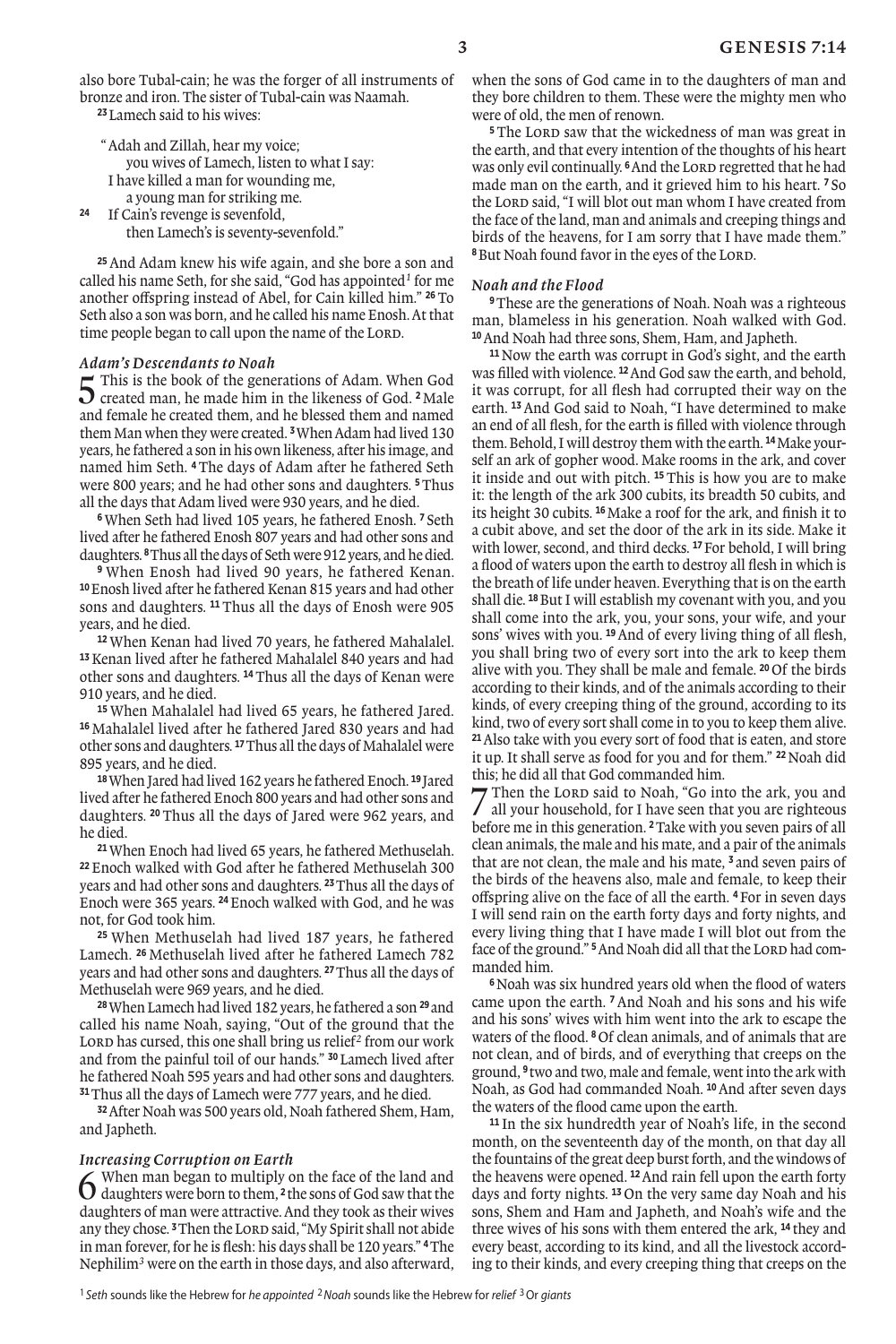earth, according to its kind, and every bird, according to its kind, every winged creature. **<sup>15</sup>** They went into the ark with Noah, two and two of all flesh in which there was the breath of life. **<sup>16</sup>**And those that entered, male and female of all flesh, went in as God had commanded him. And the LORD shut him in.

**<sup>17</sup>**The flood continued forty days on the earth. The waters increased and bore up the ark, and it rose high above the earth. **<sup>18</sup>** The waters prevailed and increased greatly on the earth, and the ark floated on the face of the waters. **<sup>19</sup>**And the waters prevailed so mightily on the earth that all the high mountains under the whole heaven were covered. **<sup>20</sup>**The waters prevailed above the mountains, covering them fifteen cubits deep. **<sup>21</sup>**And all flesh died that moved on the earth, birds, livestock, beasts, all swarming creatures that swarm on the earth, and all mankind. **<sup>22</sup>**Everything on the dry land in whose nostrils was the breath of life died. **<sup>23</sup>** He blotted out every living thing that was on the face of the ground, man and animals and creeping things and birds of the heavens. They were blotted out from the earth. Only Noah was left, and those who were with him in the ark. **<sup>24</sup>**And the waters prevailed on the earth 150 days.

### *The Flood Subsides*

8 But God remembered Noah and all the beasts and all the livestock that were with him in the ark. And God made a wind blow over the earth, and the waters subsided. **2**The fountains of the deep and the windows of the heavens were closed, the rain from the heavens was restrained, **<sup>3</sup>** and the waters receded from the earth continually. At the end of 150 days the waters had abated, **<sup>4</sup>** and in the seventh month, on the seventeenth day of the month, the ark came to rest on the mountains of Ararat. **<sup>5</sup>**And the waters continued to abate until the tenth month; in the tenth month, on the first day of the month, the tops of the mountains were seen.

**<sup>6</sup>**At the end of forty days Noah opened the window of the ark that he had made **<sup>7</sup>** and sent forth a raven. It went to and fro until the waters were dried up from the earth. **<sup>8</sup>**Then he sent forth a dove from him, to see if the waters had subsided from the face of the ground. **<sup>9</sup>**But the dove found no place to set her foot, and she returned to him to the ark, for the waters were still on the face of the whole earth. So he put out his hand and took her and brought her into the ark with him. **<sup>10</sup>** He waited another seven days, and again he sent forth the dove out of the ark. **<sup>11</sup>**And the dove came back to him in the evening, and behold, in her mouth was a freshly plucked olive leaf. So Noah knew that the waters had subsided from the earth. **<sup>12</sup>**Then he waited another seven days and sent forth the dove, and she did not return to him anymore.

**<sup>13</sup>** In the six hundred and first year, in the first month, the first day of the month, the waters were dried from off the earth. And Noah removed the covering of the ark and looked, and behold, the face of the ground was dry. **<sup>14</sup>** In the second month, on the twenty-seventh day of the month, the earth had dried out. **<sup>15</sup>**Then God said to Noah, **<sup>16</sup>** "Go out from the ark, you and your wife, and your sons and your sons' wives with you. **<sup>17</sup>**Bring out with you every living thing that is with you of all flesh birds and animals and every creeping thing that creeps on the earth—that they may swarm on the earth, and be fruitful and multiply on the earth." **<sup>18</sup>** So Noah went out, and his sons and his wife and his sons' wives with him. **<sup>19</sup>** Every beast, every creeping thing, and every bird, everything that moves on the earth, went out by families from the ark.

#### *God's Covenant with Noah*

<sup>20</sup> Then Noah built an altar to the LORD and took some of every clean animal and some of every clean bird and ofered burnt offerings on the altar. <sup>21</sup> And when the LORD smelled the pleasing aroma, the LORD said in his heart, "I will never again curse the ground because of man, for the intention of man's heart is evil from his youth. Neither will I ever again strike

down every living creature as I have done. **<sup>22</sup>**While the earth remains, seedtime and harvest, cold and heat, summer and winter, day and night, shall not cease."

9 And God blessed Noah and his sons and said to them, "Be fruitful and multiply and fill the earth. **<sup>2</sup>**The fear of you and the dread of you shall be upon every beast of the earth and upon every bird of the heavens, upon everything that creeps on the ground and all the fish of the sea. Into your hand they are delivered. **<sup>3</sup>**Every moving thing that lives shall be food for you. And as I gave you the green plants, I give you everything. **<sup>4</sup>**But you shall not eat flesh with its life, that is, its blood. **<sup>5</sup>**And for your lifeblood I will require a reckoning: from every beast I will require it and from man. From his fellow man I will require a reckoning for the life of man.

**<sup>6</sup>** "Whoever sheds the blood of man, by man shall his blood be shed, for God made man in his own image.

**<sup>7</sup>** And you, be fruitful and multiply, increase greatly on the earth and multiply in it."

**<sup>8</sup>**Then God said to Noah and to his sons with him, **<sup>9</sup>** "Behold, I establish my covenant with you and your ofspring after you, **<sup>10</sup>** and with every living creature that is with you, the birds, the livestock, and every beast of the earth with you, as many as came out of the ark; it is for every beast of the earth. **<sup>11</sup>** I establish my covenant with you, that never again shall all flesh be cut of by the waters of the flood, and never again shall there be a flood to destroy the earth." **<sup>12</sup>**And God said, "This is the sign of the covenant that I make between me and you and every living creature that is with you, for all future generations: **<sup>13</sup>** I have set my bow in the cloud, and it shall be a sign of the covenant between me and the earth. **<sup>14</sup>** When I bring clouds over the earth and the bow is seen in the clouds, **<sup>15</sup>** I will remember my covenant that is between me and you and every living creature of all flesh. And the waters shall never again become a flood to destroy all flesh. **<sup>16</sup>**When the bow is in the clouds, I will see it and remember the everlasting covenant between God and every living creature of all flesh that is on the earth." **<sup>17</sup>** God said to Noah, "This is the sign of the covenant that I have established between me and all flesh that is on the earth."

### *Noah's Descendants*

**<sup>18</sup>**The sons of Noah who went forth from the ark were Shem, Ham, and Japheth. (Ham was the father of Canaan.) **<sup>19</sup>**These three were the sons of Noah, and from these the people of the whole earth were dispersed.

**<sup>20</sup>** Noah began to be a man of the soil, and he planted a vineyard. **<sup>21</sup>** He drank of the wine and became drunk and lay uncovered in his tent. **<sup>22</sup>**And Ham, the father of Canaan, saw the nakedness of his father and told his two brothers outside. **<sup>23</sup>**Then Shem and Japheth took a garment, laid it on both their shoulders, and walked backward and covered the nakedness of their father. Their faces were turned backward, and they did not see their father's nakedness. **<sup>24</sup>**When Noah awoke from his wine and knew what his youngest son had done to him, **<sup>25</sup>**he said,

"Cursed be Canaan;

a servant of servants shall he be to his brothers."

## **<sup>26</sup>**He also said,

- "Blessed be the Lord, the God of Shem; and let Canaan be his servant.<br>27 May God enlarge Japheth <sup>1</sup>
- **<sup>27</sup>** May God enlarge Japheth,*<sup>1</sup>* and let him dwell in the tents of Shem, and let Canaan be his servant."

**<sup>28</sup>** After the flood Noah lived 350 years. **<sup>29</sup>** All the days of Noah were 950 years, and he died.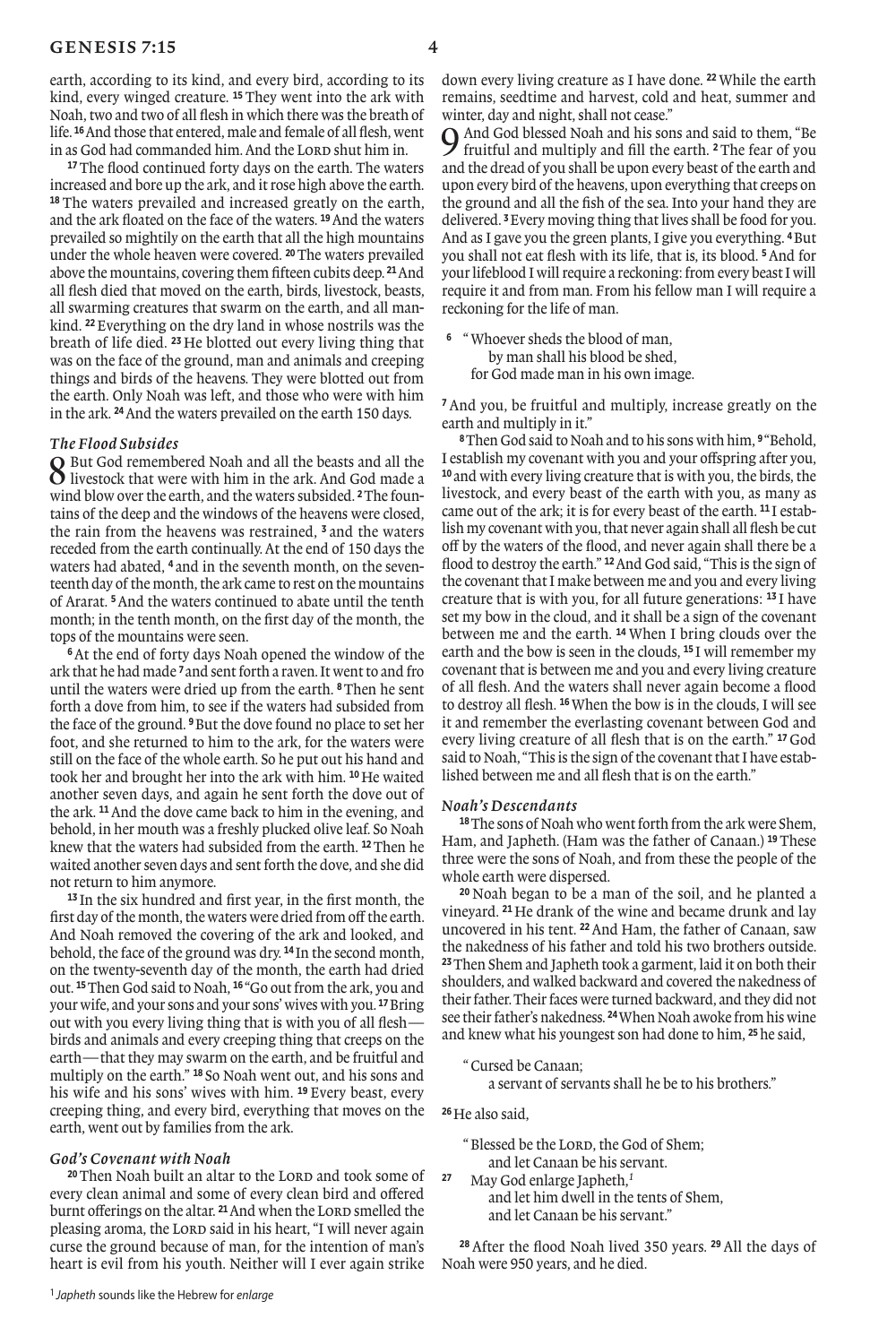*Nations Descended from Noah*<br>**1 ∩** These are the generations of the sons of Noah, Shem, 10 These are the generations of the sons of Noah, Shem, Them, and Japheth. Sons were born to them after the flood. **<sup>2</sup>**The sons of Japheth: Gomer, Magog, Madai, Javan, Tubal, Meshech, and Tiras. **<sup>3</sup>**The sons of Gomer: Ashkenaz, Riphath, and Togarmah. **<sup>4</sup>**The sons of Javan: Elishah, Tarshish, Kittim, and Dodanim. **<sup>5</sup>** From these the coastland peoples spread in their lands, each with his own language, by their clans, in their nations.

**<sup>6</sup>**The sons of Ham: Cush, Egypt, Put, and Canaan. **<sup>7</sup>**The sons of Cush: Seba, Havilah, Sabtah, Raamah, and Sabteca. The sons of Raamah: Sheba and Dedan. **<sup>8</sup>**Cush fathered Nimrod; he was the first on earth to be a mighty man. **<sup>9</sup>**He was a mighty hunter before the LORD. Therefore it is said, "Like Nimrod a mighty hunter before the LORD." <sup>10</sup> The beginning of his kingdom was Babel, Erech, Accad, and Calneh, in the land of Shinar. **<sup>11</sup>** From that land he went into Assyria and built Nineveh, Rehoboth-Ir, Calah, and **<sup>12</sup>**Resen between Nineveh and Calah; that is the great city. **<sup>13</sup>** Egypt fathered Ludim, Anamim, Lehabim, Naphtuhim, **<sup>14</sup>** Pathrusim, Casluhim (from whom the Philistines came), and Caphtorim.

**<sup>15</sup>** Canaan fathered Sidon his firstborn and Heth, **<sup>16</sup>** and the Jebusites, the Amorites, the Girgashites, **<sup>17</sup>** the Hivites, the Arkites, the Sinites, **<sup>18</sup>** the Arvadites, the Zemarites, and the Hamathites. Afterward the clans of the Canaanites dispersed. **<sup>19</sup>** And the territory of the Canaanites extended from Sidon in the direction of Gerar as far as Gaza, and in the direction of Sodom, Gomorrah, Admah, and Zeboiim, as far as Lasha. **<sup>20</sup>**These are the sons of Ham, by their clans, their languages, their lands, and their nations.

**<sup>21</sup>** To Shem also, the father of all the children of Eber, the elder brother of Japheth, children were born. **<sup>22</sup>** The sons of Shem: Elam, Asshur, Arpachshad, Lud, and Aram. **<sup>23</sup>**The sons of Aram: Uz, Hul, Gether, and Mash. **<sup>24</sup>**Arpachshad fathered Shelah; and Shelah fathered Eber. **<sup>25</sup>** To Eber were born two sons: the name of the one was Peleg,*1* for in his days the earth was divided, and his brother's name was Joktan. **<sup>26</sup>** Joktan fathered Almodad, Sheleph, Hazarmaveth, Jerah, **<sup>27</sup>** Hadoram, Uzal, Diklah, **<sup>28</sup>** Obal, Abimael, Sheba, **<sup>29</sup>** Ophir, Havilah, and Jobab; all these were the sons of Joktan. **<sup>30</sup>**The territory in which they lived extended from Mesha in the direction of Sephar to the hill country of the east. **<sup>31</sup>**These are the sons of Shem, by their clans, their languages, their lands, and their nations.

**<sup>32</sup>**These are the clans of the sons of Noah, according to their genealogies, in their nations, and from these the nations spread abroad on the earth after the flood.

*The Tower of Babel* 11 Now the whole earth had one language and the same words. **<sup>2</sup>** And as people migrated from the east, they found a plain in the land of Shinar and settled there. **<sup>3</sup>** And they said to one another, "Come, let us make bricks, and burn them thoroughly." And they had brick for stone, and bitumen for mortar. **<sup>4</sup>** Then they said, "Come, let us build ourselves a city and a tower with its top in the heavens, and let us make a name for ourselves, lest we be dispersed over the face of the whole earth." <sup>5</sup> And the LORD came down to see the city and the tower, which the children of man had built. <sup>6</sup> And the LORD said, "Behold, they are one people, and they have all one language, and this is only the beginning of what they will do. And nothing that they propose to do will now be impossible for them. **<sup>7</sup>**Come, let us go down and there confuse their language, so that they may not understand one another's speech." **<sup>8</sup>** So the LORD dispersed them from there over the face of all the earth, and they left off building the city. <sup>9</sup> Therefore its name was called Babel, because there the LORD confused<sup>2</sup> the language of all the earth. And from there the LORD dispersed them over the face of all the earth.

### *Shem's Descendants*

**<sup>10</sup>**These are the generations of Shem. When Shem was 100 years old, he fathered Arpachshad two years after the flood. **<sup>11</sup>**And Shem lived after he fathered Arpachshad 500 years and had other sons and daughters.

**12**When Arpachshad had lived 35 years, he fathered Shelah. **<sup>13</sup>**And Arpachshad lived after he fathered Shelah 403 years and had other sons and daughters.

**<sup>14</sup>**When Shelah had lived 30 years, he fathered Eber. **<sup>15</sup>**And Shelah lived after he fathered Eber 403 years and had other sons and daughters.

**<sup>16</sup>**When Eber had lived 34 years, he fathered Peleg. **<sup>17</sup>**And Eber lived after he fathered Peleg 430 years and had other sons and daughters.

**<sup>18</sup>** When Peleg had lived 30 years, he fathered Reu. **<sup>19</sup>** And Peleg lived after he fathered Reu 209 years and had other sons and daughters.

**<sup>20</sup>** When Reu had lived 32 years, he fathered Serug. **<sup>21</sup>**And Reu lived after he fathered Serug 207 years and had other sons and daughters.

**<sup>22</sup>**When Serug had lived 30 years, he fathered Nahor. **<sup>23</sup>**And Serug lived after he fathered Nahor 200 years and had other sons and daughters.

**<sup>24</sup>**When Nahor had lived 29 years, he fathered Terah. **<sup>25</sup>**And Nahor lived after he fathered Terah 119 years and had other sons and daughters.

**<sup>26</sup>**When Terah had lived 70 years, he fathered Abram, Nahor, and Haran.

### *Terah's Descendants*

**<sup>27</sup>** Now these are the generations of Terah. Terah fathered Abram, Nahor, and Haran; and Haran fathered Lot. **<sup>28</sup>** Haran died in the presence of his father Terah in the land of his kindred, in Ur of the Chaldeans. **<sup>29</sup>** And Abram and Nahor took wives. The name of Abram's wife was Sarai, and the name of Nahor's wife, Milcah, the daughter of Haran the father of Milcah and Iscah. **<sup>30</sup>**Now Sarai was barren; she had no child.

**<sup>31</sup>**Terah took Abram his son and Lot the son of Haran, his grandson, and Sarai his daughter-in-law, his son Abram's wife, and they went forth together from Ur of the Chaldeans to go into the land of Canaan, but when they came to Haran, they settled there. **<sup>32</sup>**The days of Terah were 205 years, and Terah died in Haran.

### *The Call of Abram*

12 Now the Lord said to Abram, "Go from your country and your kindred and your father's house to the land that I will show you. **<sup>2</sup>**And I will make of you a great nation, and I will bless you and make your name great, so that you will be a blessing. **<sup>3</sup>** I will bless those who bless you, and him who dishonors you I will curse, and in you all the families of the earth shall be blessed."

<sup>4</sup> So Abram went, as the LORD had told him, and Lot went with him. Abram was seventy-five years old when he departed from Haran. **<sup>5</sup>**And Abram took Sarai his wife, and Lot his brother's son, and all their possessions that they had gathered, and the people that they had acquired in Haran, and they set out to go to the land of Canaan. When they came to the land of Canaan, **<sup>6</sup>** Abram passed through the land to the place at Shechem, to the oak of Moreh. At that time the Canaanites were in the land. <sup>7</sup> Then the LORD appeared to Abram and said, "To your ofspring I will give this land." So he built there an altar to the LORD, who had appeared to him. **<sup>8</sup>**From there he moved to the hill country on the east of Bethel and pitched his tent, with Bethel on the west and Ai on the east. And there he built an altar to the LORD and called upon the name of the LORD. <sup>9</sup>And Abram journeyed on, still going toward the Negeb.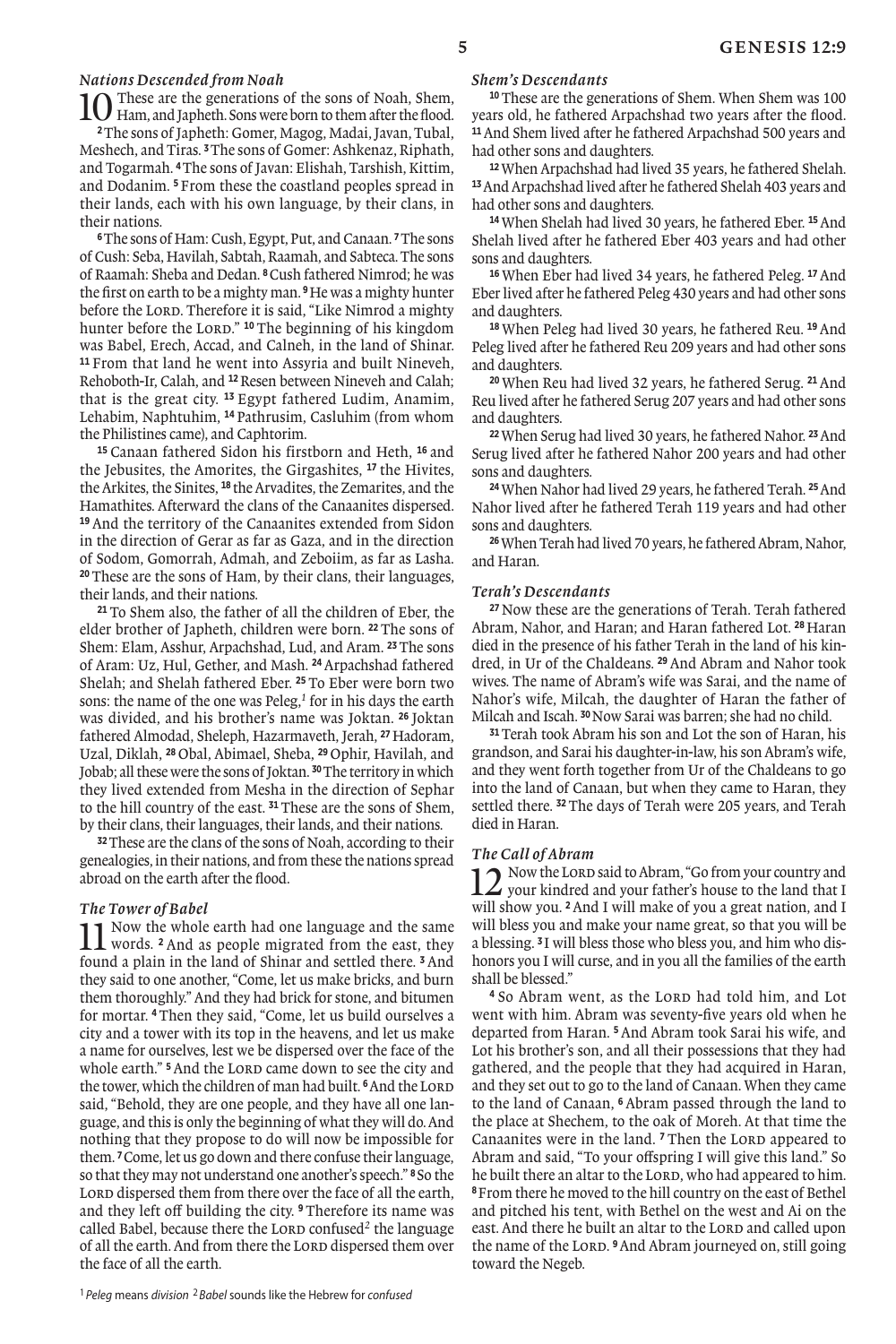#### *Abram and Sarai in Egypt*

**<sup>10</sup>**Now there was a famine in the land. So Abram went down to Egypt to sojourn there, for the famine was severe in the land. **<sup>11</sup>**When he was about to enter Egypt, he said to Sarai his wife, "I know that you are a woman beautiful in appearance, **<sup>12</sup>** and when the Egyptians see you, they will say, 'This is his wife.' Then they will kill me, but they will let you live. **<sup>13</sup>** Say you are my sister, that it may go well with me because of you, and that my life may be spared for your sake." **<sup>14</sup>**When Abram entered Egypt, the Egyptians saw that the woman was very beautiful. **<sup>15</sup>**And when the princes of Pharaoh saw her, they praised her to Pharaoh. And the woman was taken into Pharaoh's house. **<sup>16</sup>**And for her sake he dealt well with Abram; and he had sheep, oxen, male donkeys, male servants, female servants, female donkeys, and camels.

<sup>17</sup> But the LORD afflicted Pharaoh and his house with great plagues because of Sarai, Abram's wife. **<sup>18</sup>** So Pharaoh called Abram and said, "What is this you have done to me? Why did you not tell me that she was your wife? **<sup>19</sup>**Why did you say, 'She is my sister,' so that I took her for my wife? Now then, here is your wife; take her, and go." **<sup>20</sup>**And Pharaoh gave men orders concerning him, and they sent him away with his wife and all that he had.

### *Abram and Lot Separate*

13 So Abram went up from Egypt, he and his wife and all 3 that he had, and Lot with him, into the Negeb.

**<sup>2</sup>** Now Abram was very rich in livestock, in silver, and in gold. **<sup>3</sup>**And he journeyed on from the Negeb as far as Bethel to the place where his tent had been at the beginning, between Bethel and Ai, **<sup>4</sup>** to the place where he had made an altar at the first. And there Abram called upon the name of the LORD. **<sup>5</sup>** And Lot, who went with Abram, also had flocks and herds and tents, **<sup>6</sup>** so that the land could not support both of them dwelling together; for their possessions were so great that they could not dwell together, **<sup>7</sup>** and there was strife between the herdsmen of Abram's livestock and the herdsmen of Lot's livestock. At that time the Canaanites and the Perizzites were dwelling in the land.

**<sup>8</sup>**Then Abram said to Lot, "Let there be no strife between you and me, and between your herdsmen and my herdsmen, for we are kinsmen. **<sup>9</sup>** Is not the whole land before you? Separate yourself from me. If you take the left hand, then I will go to the right, or if you take the right hand, then I will go to the left." **<sup>10</sup>**And Lot lifted up his eyes and saw that the Jordan Valley was well watered everywhere like the garden of the LORD, like the land of Egypt, in the direction of Zoar. (This was before the LORD destroyed Sodom and Gomorrah.)<sup>11</sup> So Lot chose for himself all the Jordan Valley, and Lot journeyed east. Thus they separated from each other. **<sup>12</sup>**Abram settled in the land of Canaan, while Lot settled among the cities of the valley and moved his tent as far as Sodom. **<sup>13</sup>**Now the men of Sodom were wicked, great sinners against the LORD.

<sup>14</sup> The LORD said to Abram, after Lot had separated from him. "Lift up your eyes and look from the place where you are, northward and southward and eastward and westward, **<sup>15</sup>** for all the land that you see I will give to you and to your ofspring forever. **<sup>16</sup>** I will make your ofspring as the dust of the earth, so that if one can count the dust of the earth, your offspring also can be counted. **<sup>17</sup>**Arise, walk through the length and the breadth of the land, for I will give it to you." **<sup>18</sup>** So Abram moved his tent and came and settled by the oaks of Mamre, which are at Hebron, and there he built an altar to the LORD.

#### *Abram Rescues Lot*

14 In the days of Amraphel king of Shinar, Arioch king<br>of Ellasar, Chedorlaomer king of Elam, and Tidal king of Goiim, **<sup>2</sup>** these kings made war with Bera king of Sodom, Birsha king of Gomorrah, Shinab king of Admah, Shemeber king of Zeboiim, and the king of Bela (that is, Zoar). **<sup>3</sup>** And all these joined forces in the Valley of Siddim (that is, the

Salt Sea). **<sup>4</sup>** Twelve years they had served Chedorlaomer, but in the thirteenth year they rebelled. **<sup>5</sup>** In the fourteenth year Chedorlaomer and the kings who were with him came and defeated the Rephaim in Ashteroth-karnaim, the Zuzim in Ham, the Emim in Shaveh-kiriathaim, **<sup>6</sup>** and the Horites in their hill country of Seir as far as El-paran on the border of the wilderness. **<sup>7</sup>** Then they turned back and came to En-mishpat (that is, Kadesh) and defeated all the country of the Amalekites, and also the Amorites who were dwelling in Hazazon-tamar.

**<sup>8</sup>**Then the king of Sodom, the king of Gomorrah, the king of Admah, the king of Zeboiim, and the king of Bela (that is, Zoar) went out, and they joined battle in the Valley of Siddim **<sup>9</sup>**with Chedorlaomer king of Elam, Tidal king of Goiim, Amraphel king of Shinar, and Arioch king of Ellasar, four kings against five. **<sup>10</sup>**Now the Valley of Siddim was full of bitumen pits, and as the kings of Sodom and Gomorrah fled, some fell into them, and the rest fled to the hill country. **<sup>11</sup>** So the enemy took all the possessions of Sodom and Gomorrah, and all their provisions, and went their way. **<sup>12</sup>**They also took Lot, the son of Abram's brother, who was dwelling in Sodom, and his possessions, and went their way.

**<sup>13</sup>** Then one who had escaped came and told Abram the Hebrew, who was living by the oaks of Mamre the Amorite, brother of Eshcol and of Aner. These were allies of Abram. **<sup>14</sup>**When Abram heard that his kinsman had been taken captive, he led forth his trained men, born in his house, 318 of them, and went in pursuit as far as Dan. **<sup>15</sup>**And he divided his forces against them by night, he and his servants, and defeated them and pursued them to Hobah, north of Damascus. **<sup>16</sup>**Then he brought back all the possessions, and also brought back his kinsman Lot with his possessions, and the women and the people.

#### *Abram Blessed by Melchizedek*

**<sup>17</sup>**After his return from the defeat of Chedorlaomer and the kings who were with him, the king of Sodom went out to meet him at the Valley of Shaveh (that is, the King's Valley). **<sup>18</sup>**And Melchizedek king of Salem brought out bread and wine. (He was priest of God Most High.) **<sup>19</sup>**And he blessed him and said,

Blessed be Abram by God Most High. Possessor of heaven and earth;<br>20 and blessed be Cod Most High **<sup>20</sup>** and blessed be God Most High, who has delivered your enemies into your hand!"

And Abram gave him a tenth of everything. **<sup>21</sup>** And the king of Sodom said to Abram, "Give me the persons, but take the goods for yourself." **<sup>22</sup>** But Abram said to the king of Sodom, "I have lifted my hand to the LORD, God Most High, Possessor of heaven and earth, **<sup>23</sup>** that I would not take a thread or a sandal strap or anything that is yours, lest you should say, 'I have made Abram rich.' **<sup>24</sup>** I will take nothing but what the young men have eaten, and the share of the men who went with me. Let Aner, Eshcol, and Mamre take their share."

#### *God's Covenant with Abram*

15 After these things the word of the LORD came to Abram is a vision: "Fear not, Abram, I am your shield; your reward shall be very great." <sup>2</sup> But Abram said, "O Lord GoD, what will you give me, for I continue childless, and the heir of my house is Eliezer of Damascus?" **<sup>3</sup>**And Abram said, "Behold, you have given me no ofspring, and a member of my household will be my heir." <sup>4</sup> And behold, the word of the Lord came to him: "This man shall not be your heir; your very own son shall be your heir." **<sup>5</sup>** And he brought him outside and said, "Look toward heaven, and number the stars, if you are able to number them." Then he said to him, "So shall your ofspring be." <sup>6</sup> And he believed the LORD, and he counted it to him as righteousness.

<sup>7</sup> And he said to him, "I am the LORD who brought you out from Ur of the Chaldeans to give you this land to possess." **8**But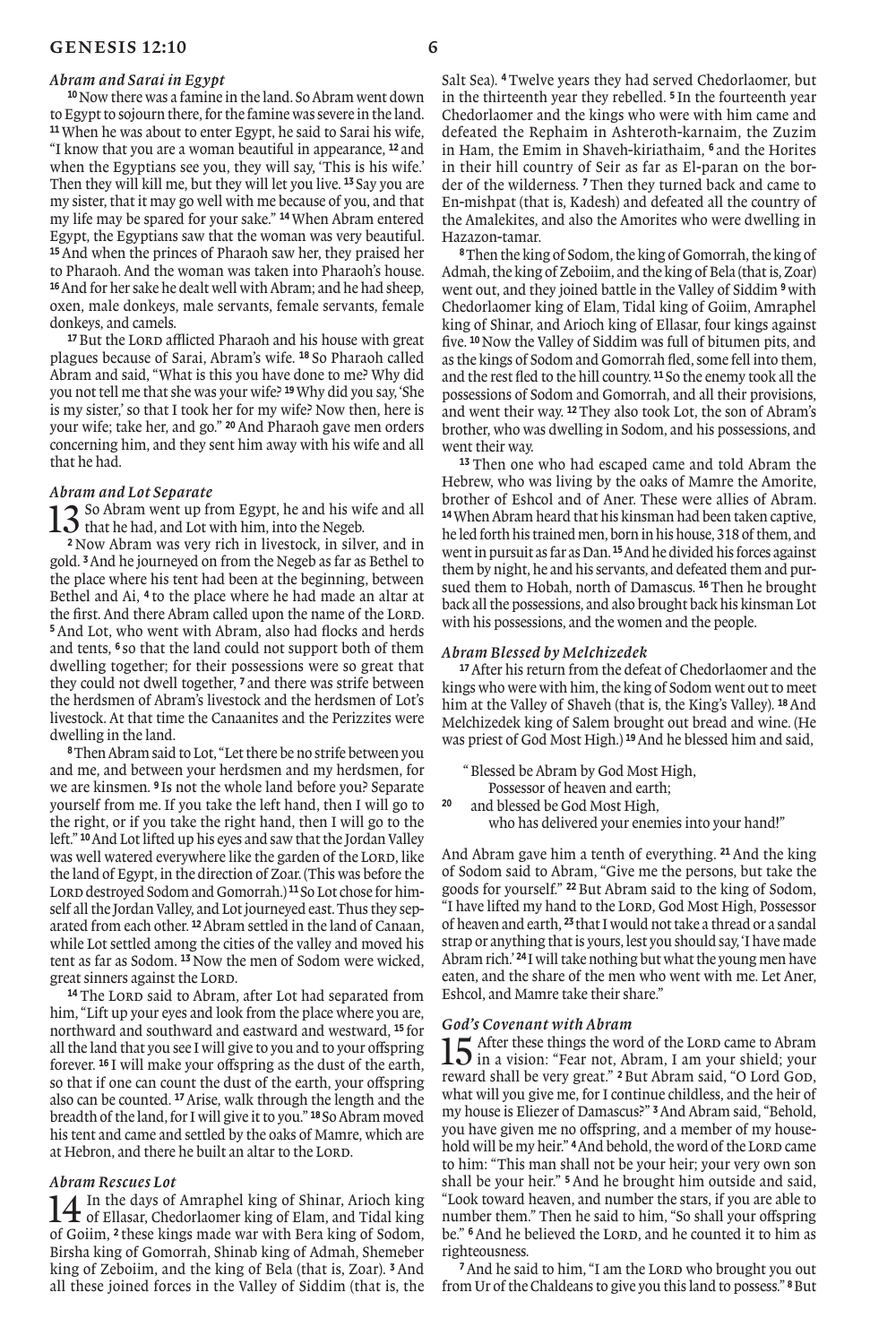he said, "O Lord Gop, how am I to know that I shall possess it?" **<sup>9</sup>** He said to him, "Bring me a heifer three years old, a female goat three years old, a ram three years old, a turtledove, and a young pigeon." **<sup>10</sup>**And he brought him all these, cut them in half, and laid each half over against the other. But he did not cut the birds in half. **<sup>11</sup>**And when birds of prey came down on the carcasses, Abram drove them away.

**<sup>12</sup>**As the sun was going down, a deep sleep fell on Abram. And behold, dreadful and great darkness fell upon him. **<sup>13</sup>**Then the Lord said to Abram, "Know for certain that your offspring will be sojourners in a land that is not theirs and will be servants there, and they will be afflicted for four hundred years. **<sup>14</sup>**But I will bring judgment on the nation that they serve, and afterward they shall come out with great possessions. **<sup>15</sup>**As for you, you shall go to your fathers in peace; you shall be buried in a good old age. **<sup>16</sup>**And they shall come back here in the fourth generation, for the iniquity of the Amorites is not yet complete."

**<sup>17</sup>** When the sun had gone down and it was dark, behold, a smoking fire pot and a flaming torch passed between these pieces. <sup>18</sup> On that day the LORD made a covenant with Abram, saying, "To your offspring I give this land, from the river of Egypt to the great river, the river Euphrates, **<sup>19</sup>** the land of the Kenites, the Kenizzites, the Kadmonites, **<sup>20</sup>** the Hittites, the Perizzites, the Rephaim, **<sup>21</sup>** the Amorites, the Canaanites, the Girgashites and the Jebusites."

*Sarai and Hagar*<br>**1∠** Now Sarai. Abram's wife. had borne him no children. 16 Now Sarai, Abram's wife, had borne him no children.<br>
She had a female Egyptian servant whose name was Hagar. <sup>2</sup> And Sarai said to Abram, "Behold now, the Lord has prevented me from bearing children. Go in to my servant; it may be that I shall obtain children by her." And Abram listened to the voice of Sarai. **<sup>3</sup>** So, after Abram had lived ten years in the land of Canaan, Sarai, Abram's wife, took Hagar the Egyptian, her servant, and gave her to Abram her husband as a wife. **<sup>4</sup>**And he went in to Hagar, and she conceived. And when she saw that she had conceived, she looked with contempt on her mistress. **<sup>5</sup>** And Sarai said to Abram, "May the wrong done to me be on you! I gave my servant to your embrace, and when she saw that she had conceived, she looked on me with contempt. May the LORD judge between you and me!" **<sup>6</sup>**But Abram said to Sarai, "Behold, your servant is in your power; do to her as you please." Then Sarai dealt harshly with her, and she fled from her.

<sup>7</sup>The angel of the LORD found her by a spring of water in the wilderness, the spring on the way to Shur. **<sup>8</sup>**And he said, "Hagar, servant of Sarai, where have you come from and where are you going?" She said, "I am fleeing from my mistress Sarai." **<sup>9</sup>**The angel of the LORD said to her, "Return to your mistress and submit to her." <sup>10</sup> The angel of the LORD also said to her. "I will surely multiply your ofspring so that they cannot be numbered for multitude." <sup>11</sup> And the angel of the LORD said to her,

"Behold, you are pregnant and shall bear a son. You shall call his name Ishmael,*<sup>1</sup>* because the LORD has listened to your affliction. **<sup>12</sup>** He shall be a wild donkey of a man, his hand against everyone and everyone's hand against him, and he shall dwell over against all his kinsmen."

<sup>13</sup> So she called the name of the LORD who spoke to her, "You are a God of seeing," for she said, "Truly here I have seen him who looks after me." **14**Therefore the well was called Beer-lahairoi;*2* it lies between Kadesh and Bered.

**<sup>15</sup>**And Hagar bore Abram a son, and Abram called the name of his son, whom Hagar bore, Ishmael. **<sup>16</sup>**Abram was eighty-six years old when Hagar bore Ishmael to Abram.

*Abraham and the Covenant of Circumcision* 17 When Abram was ninety-nine years old the LORD<br>appeared to Abram and said to him, "I am God Almighty; walk before me, and be blameless, **<sup>2</sup>** that I may make my covenant between me and you, and may multiply you greatly." **<sup>3</sup>**Then Abram fell on his face. And God said to him, **<sup>4</sup>** "Behold, my covenant is with you, and you shall be the father of a multitude of nations. **<sup>5</sup>**No longer shall your name be called Abram,*<sup>3</sup>* but your name shall be Abraham,*4* for I have made you the father of a multitude of nations. **<sup>6</sup>** I will make you exceedingly fruitful, and I will make you into nations, and kings shall come from you. **<sup>7</sup>**And I will establish my covenant between me and you and your ofspring after you throughout their generations for an everlasting covenant, to be God to you and to your offspring after you. **<sup>8</sup>**And I will give to you and to your ofspring after you the land of your sojournings, all the land of Canaan, for an everlasting possession, and I will be their God."

**<sup>9</sup>**And God said to Abraham, "As for you, you shall keep my covenant, you and your ofspring after you throughout their generations. **<sup>10</sup>** This is my covenant, which you shall keep, between me and you and your ofspring after you: Every male among you shall be circumcised. **<sup>11</sup>**You shall be circumcised in the flesh of your foreskins, and it shall be a sign of the covenant between me and you. **<sup>12</sup>** He who is eight days old among you shall be circumcised. Every male throughout your generations, whether born in your house or bought with your money from any foreigner who is not of your ofspring, **<sup>13</sup>** both he who is born in your house and he who is bought with your money, shall surely be circumcised. So shall my covenant be in your flesh an everlasting covenant. **<sup>14</sup>**Any uncircumcised male who is not circumcised in the flesh of his foreskin shall be cut of from his people; he has broken my covenant."

### *Isaac's Birth Promised*

**<sup>15</sup>**And God said to Abraham, "As for Sarai your wife, you shall not call her name Sarai, but Sarah*5* shall be her name. **<sup>16</sup>** I will bless her, and moreover, I will give you a son by her. I will bless her, and she shall become nations; kings of peoples shall come from her." **<sup>17</sup>**Then Abraham fell on his face and laughed and said to himself, "Shall a child be born to a man who is a hundred years old? Shall Sarah, who is ninety years old, bear a child?" **<sup>18</sup>**And Abraham said to God, "Oh that Ishmael might live before you!" **<sup>19</sup>**God said, "No, but Sarah your wife shall bear you a son, and you shall call his name Isaac.*6* I will establish my covenant with him as an everlasting covenant for his offspring after him. **<sup>20</sup>**As for Ishmael, I have heard you; behold, I have blessed him and will make him fruitful and multiply him greatly. He shall father twelve princes, and I will make him into a great nation. **<sup>21</sup>**But I will establish my covenant with Isaac, whom Sarah shall bear to you at this time next year."

**<sup>22</sup>** When he had finished talking with him, God went up from Abraham. **<sup>23</sup>**Then Abraham took Ishmael his son and all those born in his house or bought with his money, every male among the men of Abraham's house, and he circumcised the flesh of their foreskins that very day, as God had said to him. **<sup>24</sup>** Abraham was ninety-nine years old when he was circumcised in the flesh of his foreskin. **<sup>25</sup>**And Ishmael his son was thirteen years old when he was circumcised in the flesh of his foreskin. **<sup>26</sup>**That very day Abraham and his son Ishmael were circumcised. **<sup>27</sup>**And all the men of his house, those born in the house and those bought with money from a foreigner, were circumcised with him.

18 And the LORD appeared to him by the oaks of Mamre,<br>as he sat at the door of his tent in the heat of the day. **<sup>2</sup>**He lifted up his eyes and looked, and behold, three men were standing in front of him. When he saw them, he ran from the tent door to meet them and bowed himself to the earth **<sup>3</sup>** and said, "O Lord, if I have found favor in your sight, do not pass by your servant. **<sup>4</sup>** Let a little water be brought, and wash your

<sup>1</sup> Ishmael means God hears <sup>2</sup> Beer-lahai-roi means the well of the Living One who sees me <sup>3</sup> Abram means exalted father <sup>4</sup> Abraham means father of a multitude 5 Sarai and Sarah mean princess 6 Isaac means he laughs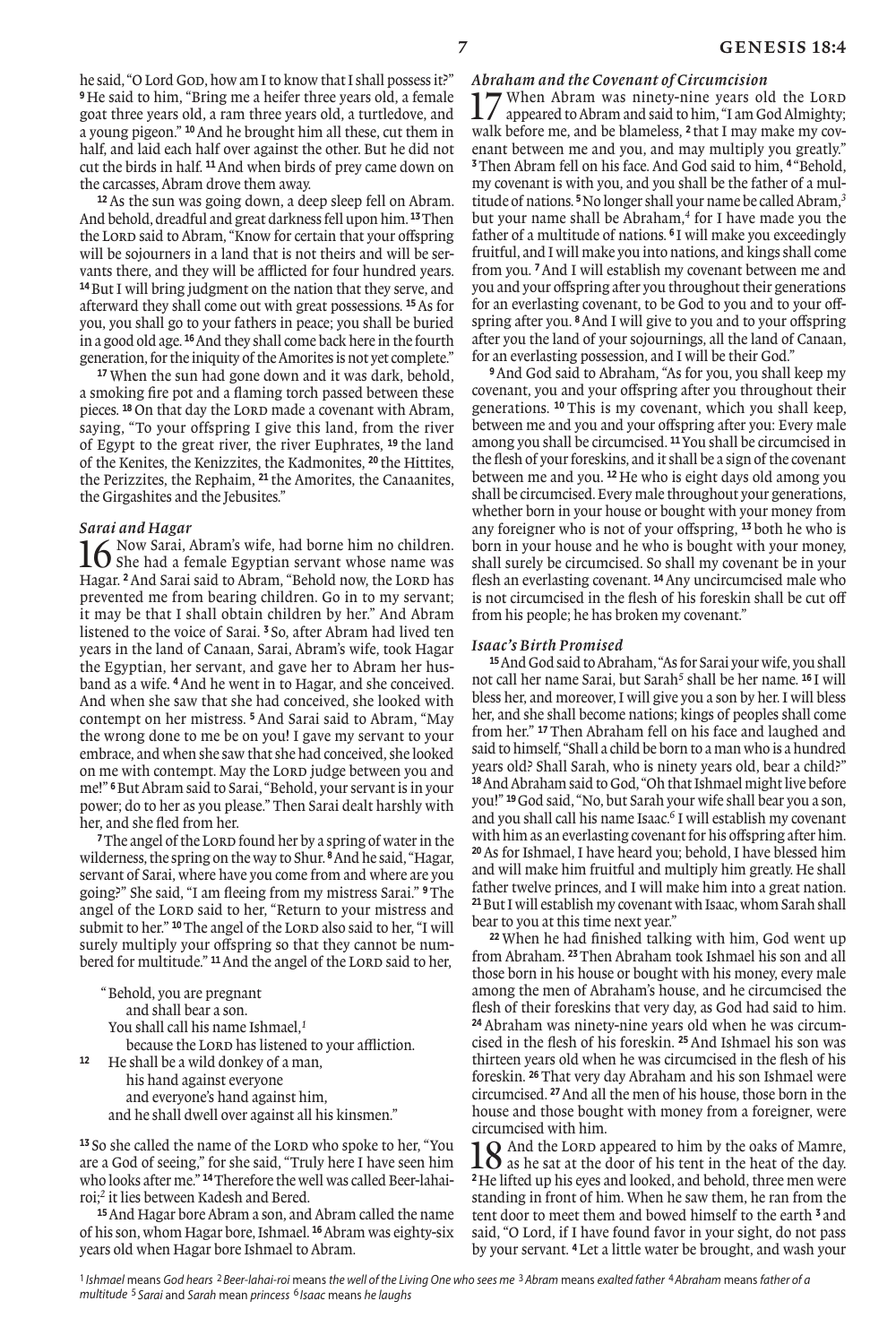feet, and rest yourselves under the tree, **<sup>5</sup>**while I bring a morsel of bread, that you may refresh yourselves, and after that you may pass on—since you have come to your servant." So they said, "Do as you have said." **<sup>6</sup>**And Abraham went quickly into the tent to Sarah and said, "Quick! Three seahs of fine flour! Knead it, and make cakes." **<sup>7</sup>**And Abraham ran to the herd and took a calf, tender and good, and gave it to a young man, who prepared it quickly. **<sup>8</sup>**Then he took curds and milk and the calf that he had prepared, and set it before them. And he stood by them under the tree while they ate.

**<sup>9</sup>**They said to him, "Where is Sarah your wife?" And he said, "She is in the tent." <sup>10</sup> The Lord said, "I will surely return to you about this time next year, and Sarah your wife shall have a son." And Sarah was listening at the tent door behind him. **<sup>11</sup>** Now Abraham and Sarah were old, advanced in years. The way of women had ceased to be with Sarah. **<sup>12</sup>** So Sarah laughed to herself, saying, "After I am worn out, and my lord is old, shall I have pleasure?" <sup>13</sup>The LORD said to Abraham, "Why did Sarah laugh and say, 'Shall I indeed bear a child, now that I am old?' **<sup>14</sup>** Is anything too hard for the Lord? At the appointed time I will return to you, about this time next year, and Sarah shall have a son." **<sup>15</sup>**But Sarah denied it, saying, "I did not laugh," for she was afraid. He said, "No, but you did laugh."

**<sup>16</sup>**Then the men set out from there, and they looked down toward Sodom. And Abraham went with them to set them on their way. <sup>17</sup> The LORD said, "Shall I hide from Abraham what I am about to do, **<sup>18</sup>** seeing that Abraham shall surely become a great and mighty nation, and all the nations of the earth shall be blessed in him? **19**For I have chosen him, that he may command his children and his household after him to keep the way of the LORD by doing righteousness and justice, so that the Lord may bring to Abraham what he has promised him." <sup>20</sup>Then the LORD said, "Because the outcry against Sodom and Gomorrah is great and their sin is very grave, **<sup>21</sup>** I will go down to see whether they have done altogether according to the outcry that has come to me. And if not, I will know."

#### *Abraham Intercedes for Sodom*

**<sup>22</sup>** So the men turned from there and went toward Sodom, but Abraham still stood before the LORD.<sup>23</sup> Then Abraham drew near and said, "Will you indeed sweep away the righteous with the wicked? **<sup>24</sup>** Suppose there are fifty righteous within the city. Will you then sweep away the place and not spare it for the fifty righteous who are in it? **<sup>25</sup>**Far be it from you to do such a thing, to put the righteous to death with the wicked, so that the righteous fare as the wicked! Far be that from you! Shall not the Judge of all the earth do what is just?" **<sup>26</sup>**And the Lord said, "If I find at Sodom fifty righteous in the city, I will spare the whole place for their sake."

**<sup>27</sup>**Abraham answered and said, "Behold, I have undertaken to speak to the Lord, I who am but dust and ashes. **<sup>28</sup>** Suppose five of the fifty righteous are lacking. Will you destroy the whole city for lack of five?" And he said, "I will not destroy it if I find forty-five there." **<sup>29</sup>** Again he spoke to him and said, "Suppose forty are found there." He answered, "For the sake of forty I will not do it." **<sup>30</sup>**Then he said, "Oh let not the Lord be angry, and I will speak. Suppose thirty are found there." He answered, "I will not do it, if I find thirty there." **<sup>31</sup>**He said, "Behold, I have undertaken to speak to the Lord. Suppose twenty are found there." He answered, "For the sake of twenty I will not destroy it." **<sup>32</sup>**Then he said, "Oh let not the Lord be angry, and I will speak again but this once. Suppose ten are found there." He answered, "For the sake of ten I will not destroy it." <sup>33</sup> And the LORD went his way, when he had finished speaking to Abraham, and Abraham returned to his place.

#### *God Rescues Lot*

 $\Omega$  The two angels came to Sodom in the evening, and Lot was sitting in the gate of Sodom. When Lot saw them, he rose to meet them and bowed himself with his face to the earth **<sup>2</sup>** and said, "My lords, please turn aside to your servant's house and spend the night and wash your feet. Then you may rise up early and go on your way." They said, "No; we will spend the night in the town square." **<sup>3</sup>**But he pressed them strongly; so they turned aside to him and entered his house. And he made them a feast and baked unleavened bread, and they ate.

**<sup>4</sup>**But before they lay down, the men of the city, the men of Sodom, both young and old, all the people to the last man, surrounded the house. **<sup>5</sup>**And they called to Lot, "Where are the men who came to you tonight? Bring them out to us, that we may know them." **<sup>6</sup>** Lot went out to the men at the entrance, shut the door after him, **<sup>7</sup>** and said, "I beg you, my brothers, do not act so wickedly. **<sup>8</sup>**Behold, I have two daughters who have not known any man. Let me bring them out to you, and do to them as you please. Only do nothing to these men, for they have come under the shelter of my roof." **<sup>9</sup>**But they said, "Stand back!" And they said, "This fellow came to sojourn, and he has become the judge! Now we will deal worse with you than with them." Then they pressed hard against the man Lot, and drew near to break the door down. **<sup>10</sup>**But the men reached out their hands and brought Lot into the house with them and shut the door. **<sup>11</sup>**And they struck with blindness the men who were at the entrance of the house, both small and great, so that they wore themselves out groping for the door.

**<sup>12</sup>** Then the men said to Lot, "Have you anyone else here? Sons-in-law, sons, daughters, or anyone you have in the city, bring them out of the place. **<sup>13</sup>**For we are about to destroy this place, because the outcry against its people has become great before the LORD, and the LORD has sent us to destroy it." <sup>14</sup> So Lot went out and said to his sons-in-law, who were to marry his daughters, "Up! Get out of this place, for the LORD is about to destroy the city." But he seemed to his sons-in-law to be jesting.

**<sup>15</sup>**As morning dawned, the angels urged Lot, saying, "Up! Take your wife and your two daughters who are here, lest you be swept away in the punishment of the city." **<sup>16</sup>** But he lingered. So the men seized him and his wife and his two daughters by the hand, the LORD being merciful to him, and they brought him out and set him outside the city. **<sup>17</sup>**And as they brought them out, one said, "Escape for your life. Do not look back or stop anywhere in the valley. Escape to the hills, lest you be swept away." **<sup>18</sup>**And Lot said to them, "Oh, no, my lords. **<sup>19</sup>** Behold, your servant has found favor in your sight, and you have shown me great kindness in saving my life. But I cannot escape to the hills, lest the disaster overtake me and I die. **<sup>20</sup>**Behold, this city is near enough to flee to, and it is a little one. Let me escape there—is it not a little one?—and my life will be saved!" **<sup>21</sup>**He said to him, "Behold, I grant you this favor also, that I will not overthrow the city of which you have spoken. **<sup>22</sup>**Escape there quickly, for I can do nothing till you arrive there." Therefore the name of the city was called Zoar.*<sup>1</sup>*

### *God Destroys Sodom*

**<sup>23</sup>** The sun had risen on the earth when Lot came to Zoar. <sup>24</sup> Then the LORD rained on Sodom and Gomorrah sulfur and fire from the LORD out of heaven. <sup>25</sup> And he overthrew those cities, and all the valley, and all the inhabitants of the cities, and what grew on the ground. **<sup>26</sup>**But Lot's wife, behind him, looked back, and she became a pillar of salt.

**<sup>27</sup>** And Abraham went early in the morning to the place where he had stood before the LORD. <sup>28</sup> And he looked down toward Sodom and Gomorrah and toward all the land of the valley, and he looked and, behold, the smoke of the land went up like the smoke of a furnace.

**<sup>29</sup>** So it was that, when God destroyed the cities of the valley, God remembered Abraham and sent Lot out of the midst of the overthrow when he overthrew the cities in which Lot had lived.

#### *Lot and His Daughters*

**<sup>30</sup>**Now Lot went up out of Zoar and lived in the hills with his two daughters, for he was afraid to live in Zoar. So he lived